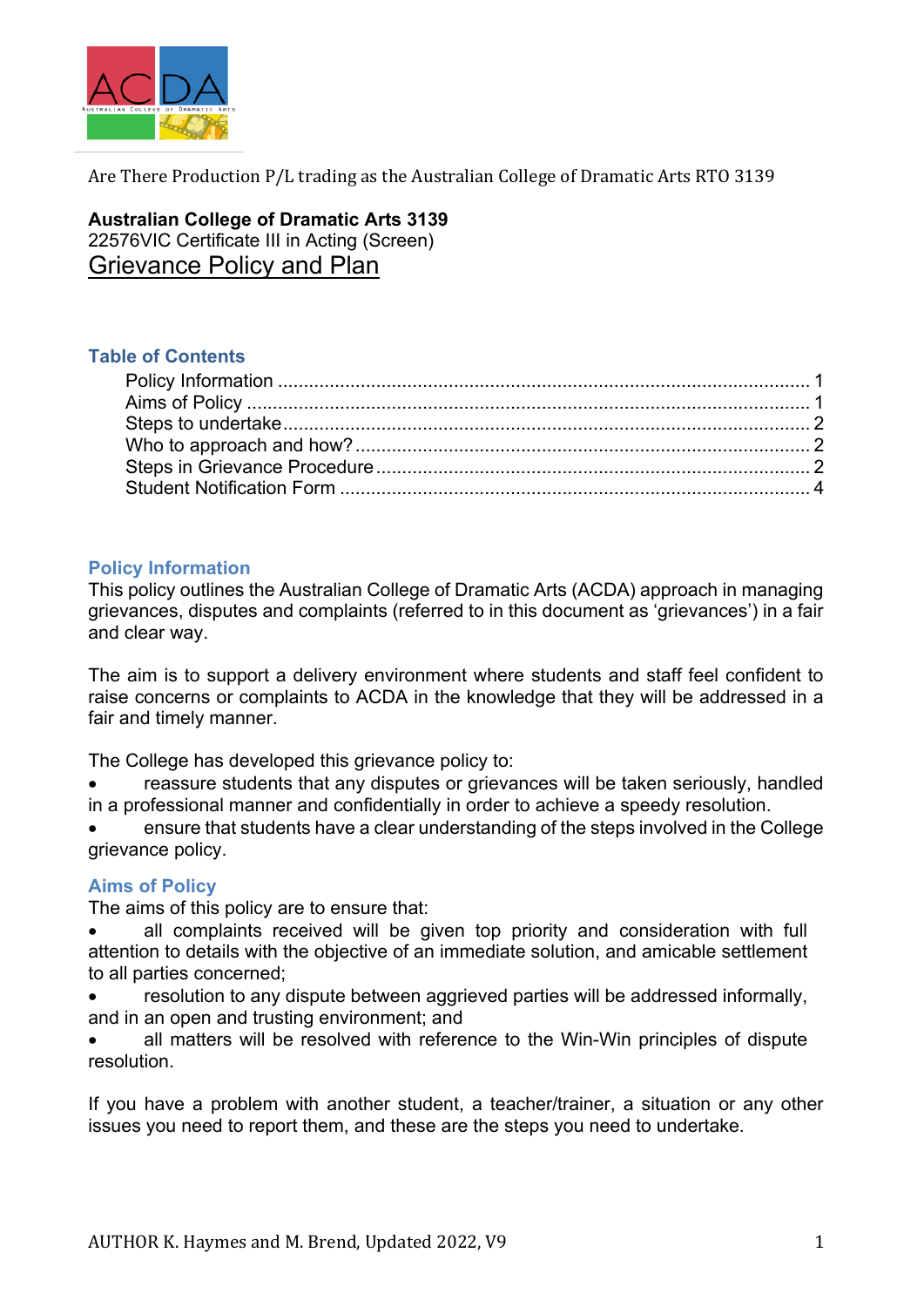

#### **Steps to undertake**

Formal or informal complaint

A formal complaint is a written document that outlines the complaint along with your signature at the bottom. It will be formally followed up through a documented process at Australian College of Dramatic Arts. This is for more serious matters.

An informal complaint can be an anonymous letter addressed to the college, or any employee within the college. It can also be 'having a chat' with your trainer or the college with a memo being made. This is a good way to let your trainer know if there are problems happening such as bullying and harassment.

## **Who to approach and how?**

| <b>Complaint about:</b> | Approach                    | How                      |
|-------------------------|-----------------------------|--------------------------|
| A student               | Your teacher/trainer        | In person, written, text |
|                         |                             | message or email         |
| A teacher/trainer       | Merilyn Brend               | In person, written, text |
|                         |                             | message or email         |
| A guest speaker         | Merilyn Brend               | In person, written, text |
|                         |                             | message or email         |
| A course matter         | Merilyn Brend               | In person, written, text |
|                         |                             | message or email         |
| All other issues        | Your teacher/trainer and/or | In person, written, text |
|                         | <b>Merilyn Brend</b>        | message or email         |

Necessary follow up with your VET coordinator/Principal will be made, with memos or reports signed off.

All grievances made are confidential and will not be shared with people external to the situation.

If the issue cannot be resolved locally or by the teacher, then the issue needs to be put into writing by both the student and the teacher addressed to Merilyn Brend.

## **Steps in Grievance Procedure**

The steps in the Grievance Procedure are:

**Step 1 Local Level Resolution**

The College encourages open communication and an environment of trust. Therefore, any student with a grievance is encouraged to firstly raise the matter directly with the other party concerned. A meeting should be requested, by the student, at which time the matter in dispute can be raised and a resolution sought.

## **Step 2 Resolution by Teacher/Trainer**

Should the matter remain unresolved following Step 1, or should Step 1 be inappropriate, the student is encouraged to speak with their teacher. The Teacher will consider the grievances and recommend a resolution.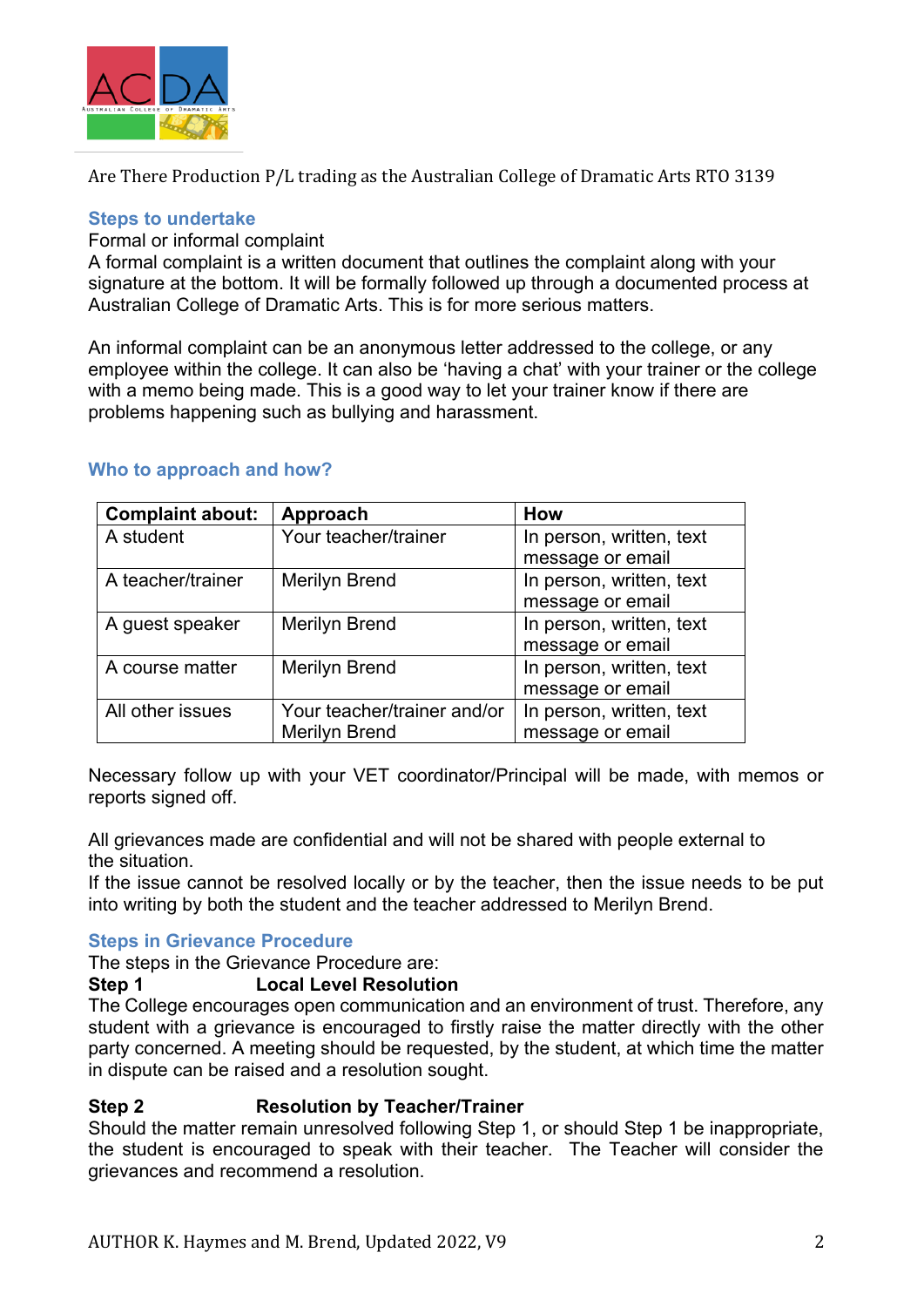

## **Step 3 Resolution by the CEO and Principal Tutor**

Should the matter remain unresolved following Step 2, or should Step 2 be inappropriate, the student is encouraged to contact Merilyn Brend (CEO and Principal tutor) (in writing for consideration and due intervention, as necessary, in order to reach an objective solution to the matter in dispute.)

# **Step 4 Resolution by Arbitration (THIS SHOULD BE 'BY SCHOOLS' )**

Should the matter remain unresolved following Step 3, the School Director may appoint an independent arbiter to review the dispute and suggest an amicable solution.

## **Step 5 Resolution by External Authority (THIS SHOULD BE 'BY SCHOOLS AND BY POLICE etc: if necessary)**

Should the matter remain unresolved following Step 4, the student may seek the advice of an independent authority that is skilled in dispute resolution processes.

## **Witnessing/Third Party Grievances:**

- A grievance may be lodged by a witness or bystander based on the impact on them.
- A grievance will not be accepted where it is lodged on behalf of another person.

## **Involvement of external agencies, courts, police or commissions:**

• A student or staff member reserves the right to take their matter to an external agency such as the Police, Human Rights Commission or Court.

• ACDA will work with the relevant external agencies to seek resolution to the grievance.

If escalated to an external agencies ACDA may not continue investigating a grievance when it is also lodged with an external body.

## **People responsible for implementing this policy:**

Administration and Office Teachers and Assessors Merilyn Brend (CEO and Principal Teacher)